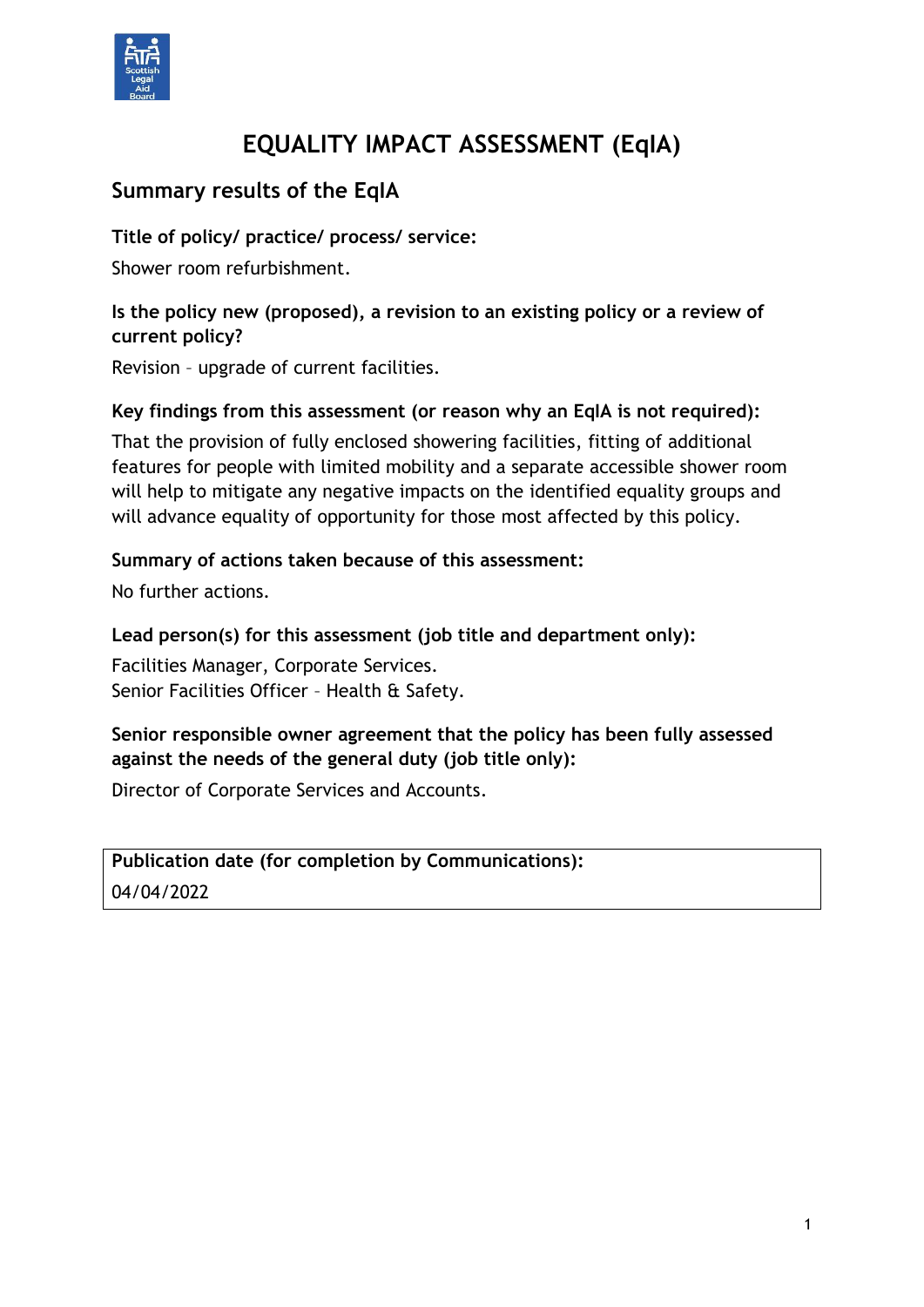

# **Step 1 – Framing the planned change**

Discussing step 1 and step 2 with the Corporate Policy Officer (Equalities) at an early stage will help identify appropriate evidence. This may include support from the wider Policy and Development team.

**1.1 Briefly describe the aims, objectives and purpose of the policy/ practice/ process/ service.** *You can use the information in your project specification, business case etc.* 

Existing shower room refurbishment with the addition of a new disabled wet room.

**1.2 Why is the change required?** *Legislative, routine review etc.*

Building Improvement works. Our employees and tenants are office workers and do not require the provision of showers as part of their job roles.

**1.3 Who is affected by this policy/ practice/ process/ service?** *Be clear about who the 'customer' is.*

Scottish Legal Aid Board staff and tenants who rent office space.

**1.4 Policy/ practice/ process/ service implementation date** e.g. *project end date, date new legislation will take effect.* 02/03/2020

**1.5 What other SLAB policies or projects may be linked to or affected by changes to this policy/ practice/ process/ service?** The EqIA for related policies might help you understand potential impacts, and/ or your findings might be relevant to share. Refer to SLAB's business plan, our current equality outcomes, current project list etc.

None.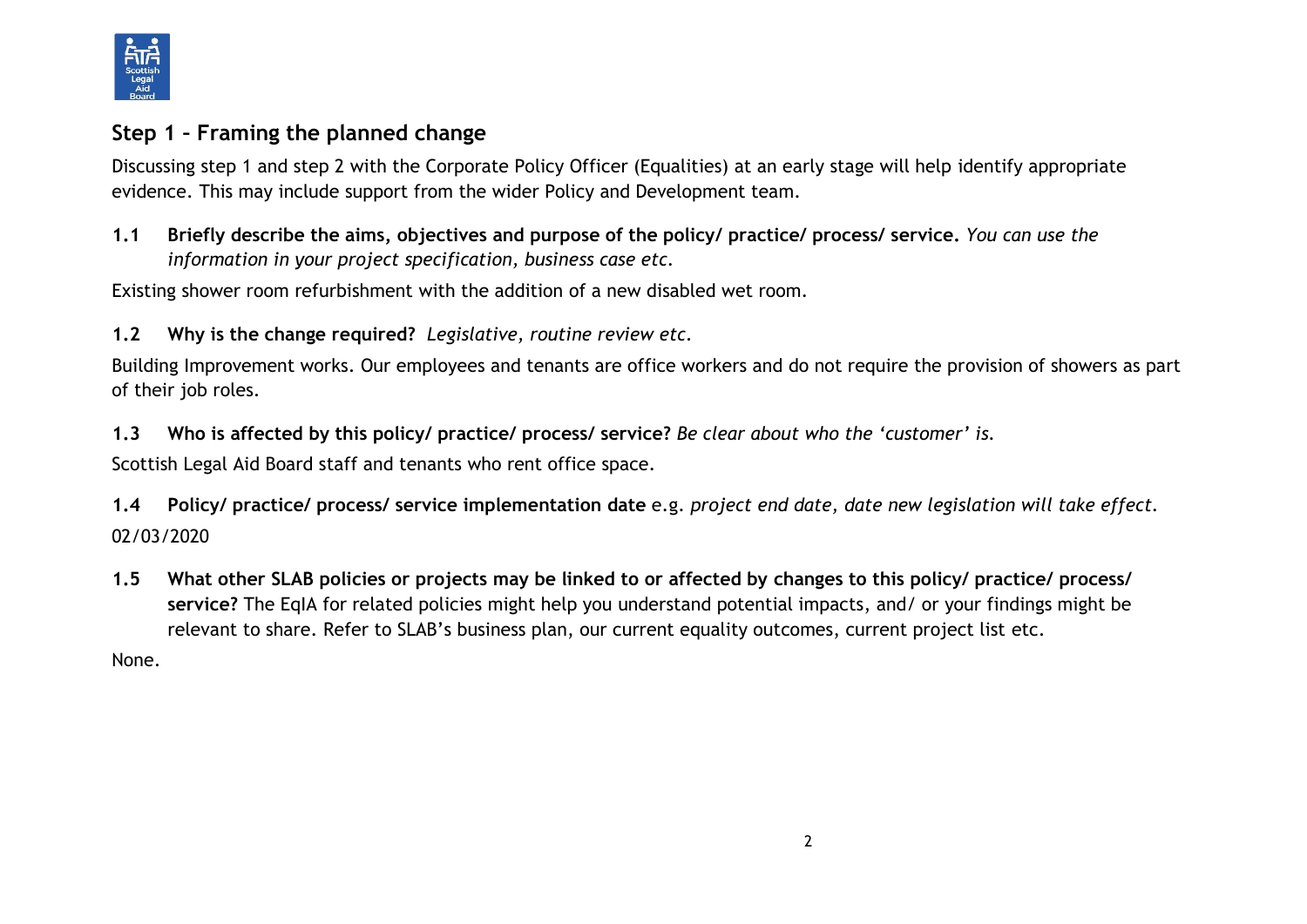

# **Step 2: Consider the available evidence and data relevant to your policy/ practice/ process/ service**

The information you gather in this section will:

- help you to understand the importance of your policy/ practice/ process/ service for different equality groups,
- inform the depth of equality impact assessment you need to do (this should be proportional to the potential impact on equality groups), and
- provide justification and an audit trail behind your decisions, including where it is agreed an equality impact assessment is not required.
- **2.1 What information is available about the experience of each equality group in relation to this policy/ practice/ process/ service?** Stay focused on the topic and scope of your policy/ practice/ process/ service. Does the policy/ practice/ process/ service relate to an area where there are already known inequalities? Refer to the EqIA guidance for sources of evidence.

Note: If you proceed to a full EqIA you should continue to add to this section as you develop the policy/ practice/ process/ service, come across new evidence and/ or **undertake a consultation.**

| Equality<br>characteristics | Evidence source (e.g.<br>web link, report,<br>survey, complaint) | What does the evidence tell you about the experiences of this group in<br>relation to the policy/ practice/ process/ service? Lack of evidence may<br>suggest a gap in knowledge/ need for consultation (step 3).                                                                                                        |
|-----------------------------|------------------------------------------------------------------|--------------------------------------------------------------------------------------------------------------------------------------------------------------------------------------------------------------------------------------------------------------------------------------------------------------------------|
| Age                         | N/A                                                              | There is no evidence that a shower refurbishment will affect this group. There<br>is a correlation between increased age and acquiring a disability and/ or<br>having issues with mobility. These will be considered with under Disability.                                                                              |
| <b>Disability</b>           | <b>Equality Act</b>                                              | There is a duty on public authorities to make reasonable adjustments for<br>people with disabilities, both in service provision and employment. This<br>includes access to showering facilities by removing any barriers like steps and<br>supporting access, for example space for wheelchair/mobility assistance users |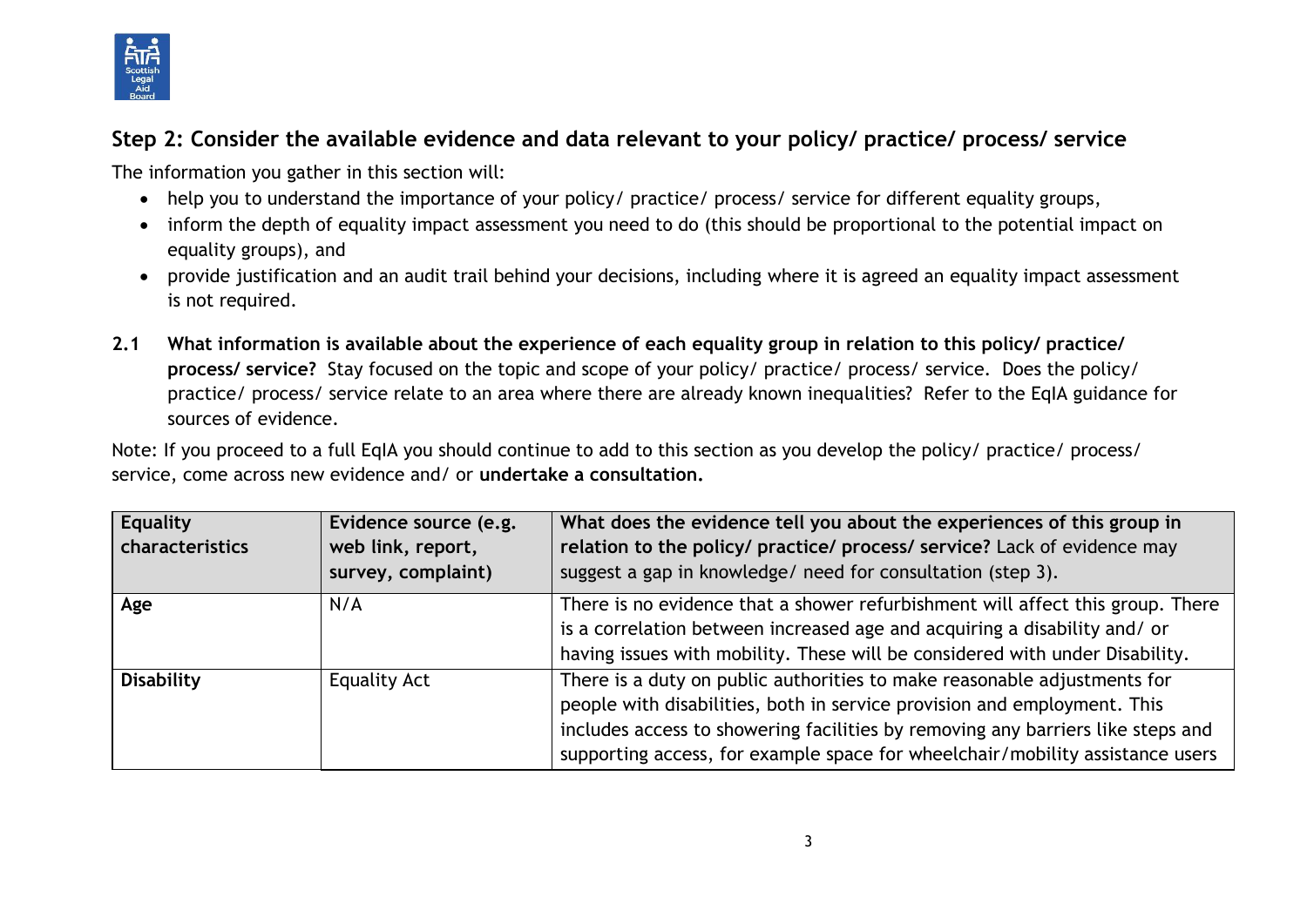

| <b>Equality</b><br>characteristics | Evidence source (e.g.<br>web link, report,<br>survey, complaint)                                                                                   | What does the evidence tell you about the experiences of this group in<br>relation to the policy/ practice/ process/ service? Lack of evidence may<br>suggest a gap in knowledge/ need for consultation (step 3).                                                                             |
|------------------------------------|----------------------------------------------------------------------------------------------------------------------------------------------------|-----------------------------------------------------------------------------------------------------------------------------------------------------------------------------------------------------------------------------------------------------------------------------------------------|
|                                    |                                                                                                                                                    | to manoeuvre in and gain access to a shower, appropriate signage, and<br>facilities within the room (seating, hand rails).                                                                                                                                                                    |
|                                    | <b>Building standards</b><br>www.gov.scot/publicati<br>ons/building-standards-<br>2017-non-domestic/3-<br>environment/312-<br>sanitary-facilities/ | These set out the appropriate dimensions for access for both shower facilities<br>including the wet room for people with disabilities.                                                                                                                                                        |
|                                    | Age care bathrooms                                                                                                                                 | Some features that people with a disability might find useful - a seat in the<br>shower or having somewhere to sit, hand rails, anti-slip material in the shower<br>tray itself or other flooring.                                                                                            |
|                                    | Other sources                                                                                                                                      | Lockers at appropriate height for wheelchair users and people who can't bend<br>down.<br>Alarms in cubicles in case of an emergency.<br>Locks on doors, lockers and showers controls are easy to use and can be used<br>one handed.<br>Free of tripping hazards and floor is an even surface. |
| Race                               | <b>Culturally excluded</b><br>guidance - sports<br>partnership                                                                                     | Key barriers for 'culturally excluded women' include sufficient privacy in<br>changing and showering areas. This also applies to men who may not want to<br>undress in front of other men and showering in communal showering facilities.                                                     |
| <b>Sex</b>                         | Article - creating gender<br>neutral facilities                                                                                                    | Highlights the importance of privacy and security in shared changing facilities<br>(for example, floor to ceiling showering spaces with no hidden corners). The<br>article outlines the potential to create a barrier or risk in offering gender<br>neutral spaces.                           |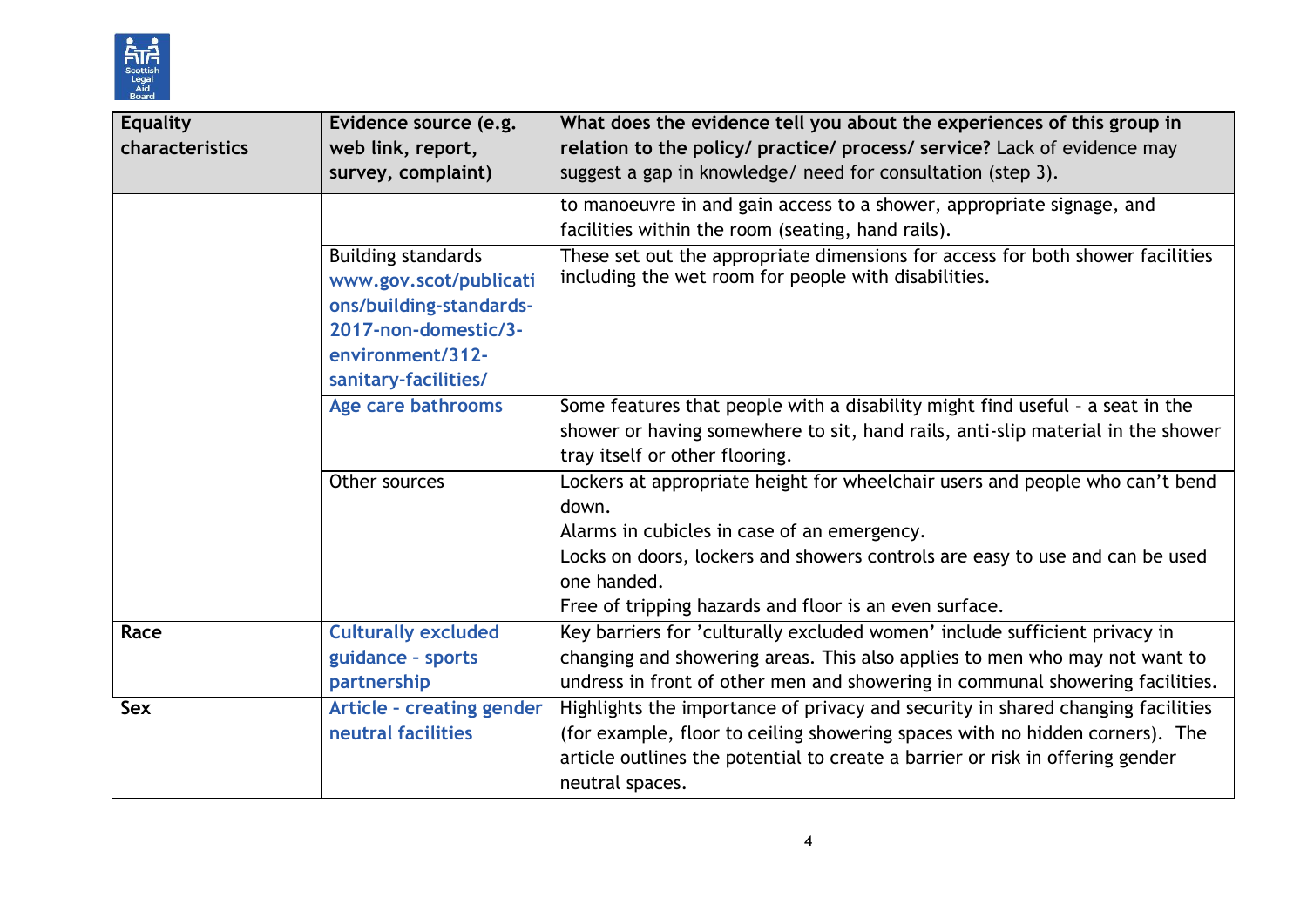

| <b>Equality</b><br>characteristics | Evidence source (e.g.<br>web link, report,      | What does the evidence tell you about the experiences of this group in<br>relation to the policy/ practice/ process/ service? Lack of evidence may |
|------------------------------------|-------------------------------------------------|----------------------------------------------------------------------------------------------------------------------------------------------------|
|                                    | survey, complaint)                              | suggest a gap in knowledge/ need for consultation (step 3).                                                                                        |
| <b>Gender Reassignment</b>         | <b>EHRC Guidance for</b>                        | Importance of offering gender neutral/private showering facilities for people<br>to feel comfortable and included in a number of environments.     |
| <b>Sexual orientation</b>          | public authorities<br><b>Stonewall Scotland</b> | There is no evidence that upgrading the shower facilities will have any impact                                                                     |
|                                    |                                                 | on this group. Most relevant information was found under sport inclusion. No                                                                       |
|                                    | <b>Out in Sport NUS</b>                         | specific evidence in relation to separate or gender neutral changing facilities                                                                    |
|                                    |                                                 | (there is with regards Trans - see Gender Reassignment). Any issues around                                                                         |
|                                    |                                                 | bullying or harassment is covered by current employee policies.                                                                                    |
| <b>Religion or Belief</b>          | <b>ACAS Religion or Belief</b>                  | Some religions or beliefs do not allow individuals to undress or shower in the                                                                     |
|                                    | in the Workplace                                | company of others. If an organisation requires its staff, for H&S reasons, to                                                                      |
|                                    |                                                 | change their clothing and/or shower, it is good employee relations practice to                                                                     |
|                                    |                                                 | explore how such needs can be met. Insistence upon same-sex communal                                                                               |
|                                    |                                                 | shower and changing facilities could constitute indirect discrimination (or                                                                        |
|                                    |                                                 | harassment) as it may disadvantage or offend staff of a particular religion or                                                                     |
|                                    |                                                 | belief whose requirements for modesty extend to changing their clothing in                                                                         |
|                                    |                                                 | the presence of others, even of the same sex.                                                                                                      |
| Pregnancy or                       | N/A                                             | There is no evidence that a shower refurbishment will affect this Equalities                                                                       |
| maternity                          |                                                 | Characteristic, however limited mobility that can present with later stages of                                                                     |
|                                    |                                                 | pregnancy will be considered under disability.                                                                                                     |
| Marriage or civil                  | N/A                                             | There is no evidence that a shower refurbishment will affect this Equalities                                                                       |
| partnership                        |                                                 | Characteristic.                                                                                                                                    |
| <b>Care Experienced</b>            | N/A                                             | There is no evidence that a shower refurbishment will affect this equality                                                                         |
| (corporate parenting               |                                                 | group.                                                                                                                                             |
| duty)                              |                                                 |                                                                                                                                                    |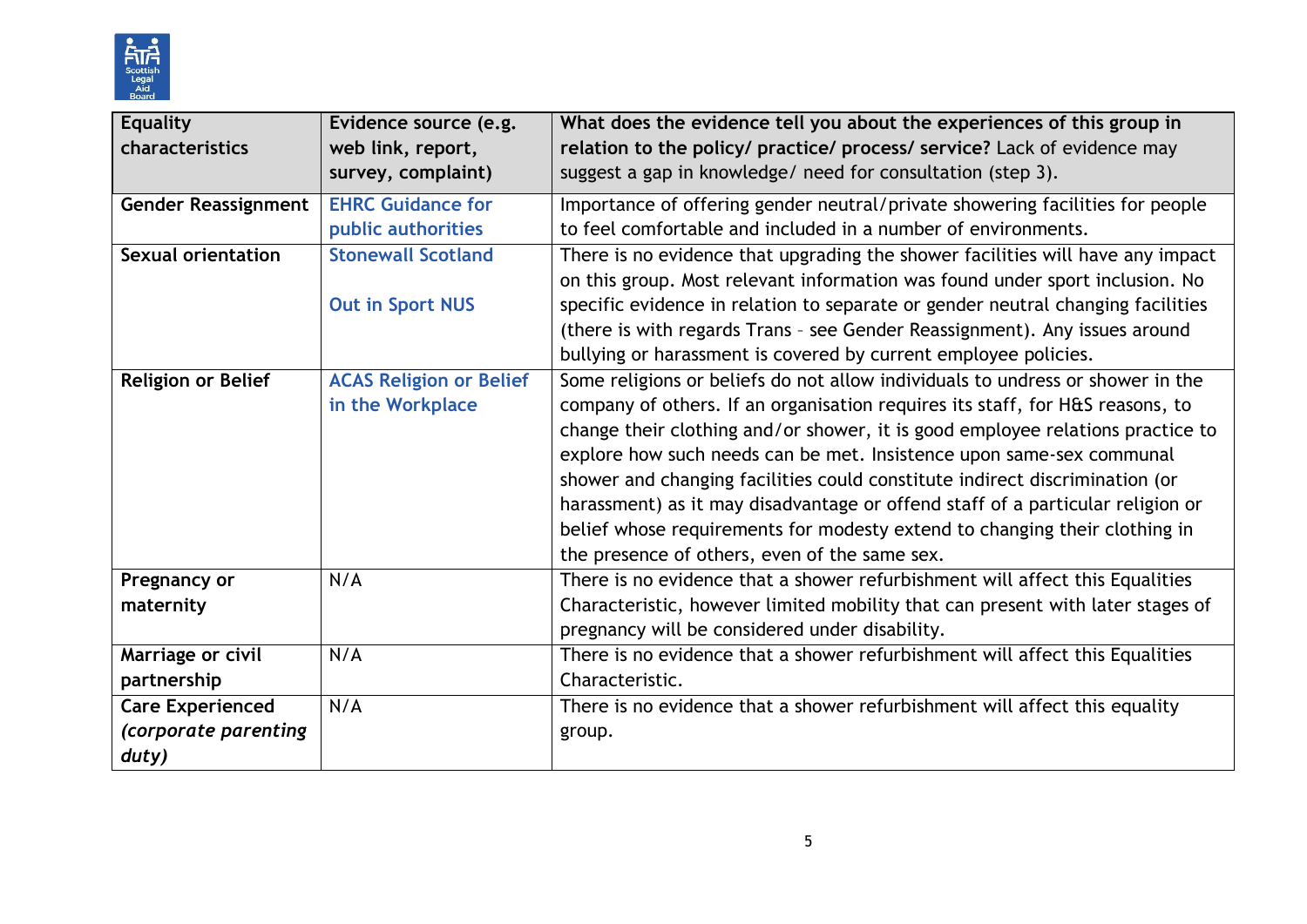

**2.2 Using the information above and your knowledge of the policy/ practice/ process/ service, summarise your overall assessment of how important and relevant the policy/ practice/ process/ service is likely to be for equality groups.**

The approach we take to refitting the shower facilities will have an impact on several equality groups as noted in the evidence table. We can see some differences in terms of people working in an environment where employees are required to use shower facilities because of their occupation, we are not in that position. Our employees and tenants are office workers and do not require the provision of showers as part of their job roles.

**2.3 Outcome of step 2 and next steps. Complete the table below to inform the next stage of the EqIA process.** *Consult with the project group and/ or Corporate Policy Officer (Equalities) on completing this section.*

| Outcome of Step 2 following initial evidence gathering and         | Yes/No              | Next steps                                    |
|--------------------------------------------------------------------|---------------------|-----------------------------------------------|
| relevance to equality characteristics                              | $(Y \text{ or } N)$ |                                               |
| There is no relevance to equality or our corporate parenting       | N                   | Proceed to Step 5: agree with decision makers |
| duties.                                                            |                     | that no EqIA is required based on current     |
|                                                                    |                     | evidence.                                     |
| There is relevance to some or all of the equality groups and/      |                     | Proceed to Step 3: complete full EqIA.        |
| or our corporate parenting duties.                                 |                     |                                               |
| It is unclear if there is relevance to some or all of the equality | N                   | Proceed to Step 3: complete full EqIA.        |
| groups and/or our corporate parenting duties.                      |                     |                                               |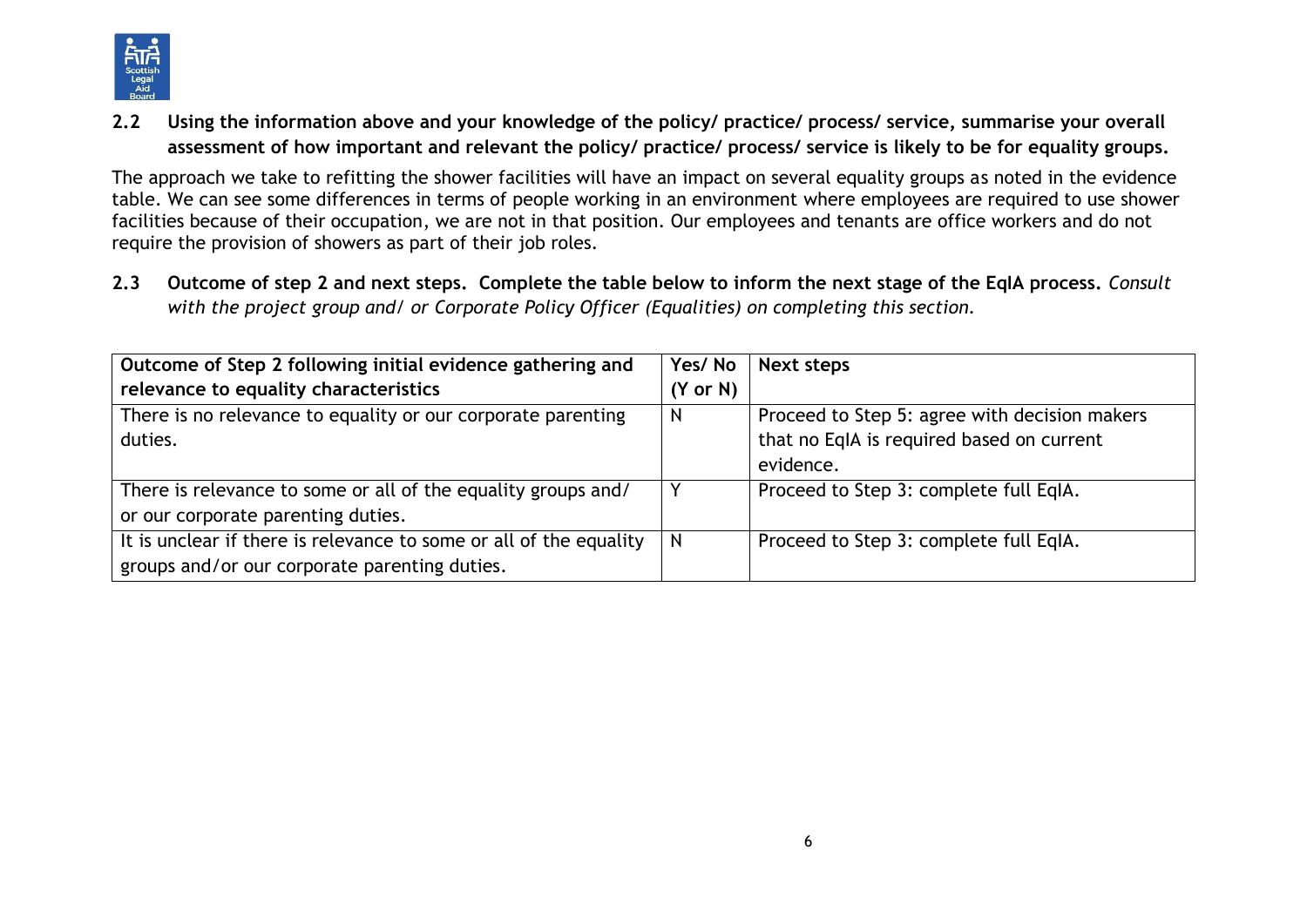

### **Step 3 – stakeholder involvement and consultation**

This step will help you to address any gaps in evidence identified in Step 2. Speaking to people who will be affected by your policy/practice/process/service can help clarify the impact it will have on different equality groups.

**Remember that sufficient evidence is required for you to show 'due regard' to the likely or actual impact of your policy/practice/process/service on equality groups. An inadequate analysis in an assessment may mean failure to meet the general duty**.

The Policy and Development team can help to identify appropriate ways to engage with external groups or to undertake research to fill evidence gaps.

**3.1 Do you/did you have any consultation or involvement planned for this policy/ practice/ process/ service?**  Yes

**3.2 List all the stakeholder groups that you will talk to about this policy/ practice/ process/ service.** 

Staff and tenants Health and Safety Committee

**3.3 What did you learn from the consultation/ involvement? Remember to record relevant actions in the assessment action log.**

There was a need to upgrade the existing facilities and to increase the number of showering facilities available. We also took this opportunity to include a new accessible wet room.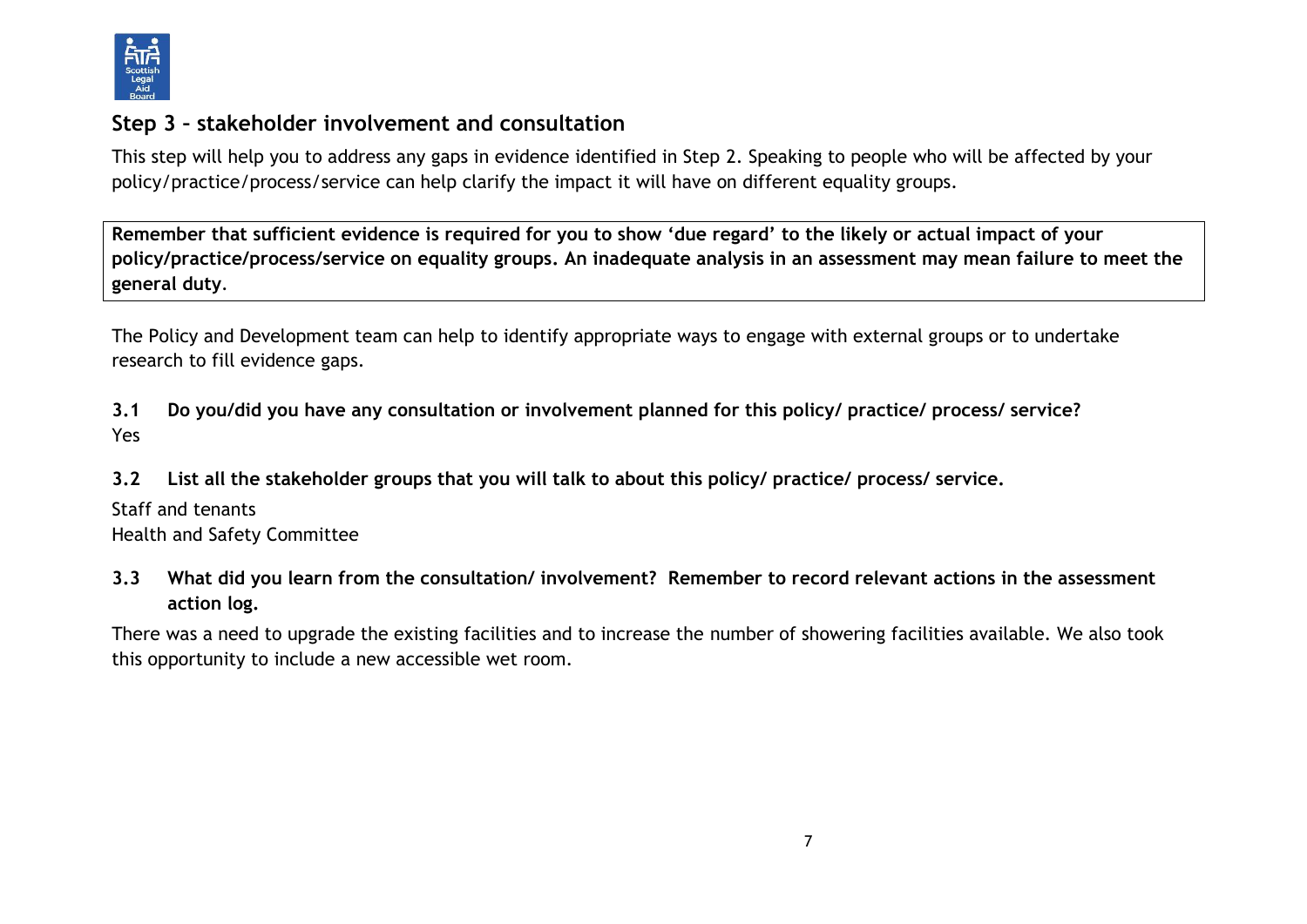

# **Step 4 - Impact on equality groups and steps to address these**

You must consider the three aims of the general duty for each protected characteristic. The following questions will help:

- **Is there potential for discrimination, victimisation, harassment or other unlawful conduct that is prohibited under the Equality Act 2010?** How will this be mitigated?
- **Is there potential to advance equality of opportunity between people who share a characteristic and those who do not?** How can this be achieved?
- **Is there potential for developing good relations between people who share a relevant protected characteristic and those who do not?** How can this be achieved?
- **4.1 Does the policy/ practice/ process/ service have any impacts (whether intended or unintended, positive or negative) on any of the equality characteristics?**

| Age                                             | Place 'X' in the relevant |                 |           | Describe the changes or actions (if any) you plan to                                                                                                                   |
|-------------------------------------------------|---------------------------|-----------------|-----------|------------------------------------------------------------------------------------------------------------------------------------------------------------------------|
|                                                 | box(es)                   |                 |           | take. E.g. to mitigate any impact, maximise the positive                                                                                                               |
|                                                 | <b>Positive</b>           | <b>Negative</b> | <b>No</b> | impact, or record your justification to not make changes                                                                                                               |
|                                                 | impact                    | impact          | impact    | despite the potential for adverse impact.                                                                                                                              |
| potential for discrimination                    |                           |                 |           | No changes to existing facilities which will impact on this<br>characteristic. See section on disability to support people<br>whose mobility may deteriorate with age. |
| potential for developing good<br>relations      |                           |                 |           |                                                                                                                                                                        |
| potential to advance equality of<br>opportunity |                           |                 |           |                                                                                                                                                                        |

| <b>Sex</b> | Place 'X' in the relevant |                                    |        | Describe the changes or actions (if any) you plan to     |
|------------|---------------------------|------------------------------------|--------|----------------------------------------------------------|
|            | box(es)                   |                                    |        | take. E.g. to mitigate any impact, maximise the positive |
|            |                           | <b>Positive   Negative</b><br>  No |        | impact, or record your justification to not make changes |
|            | impacts                   | impacts                            | impact | despite the potential for adverse impact.                |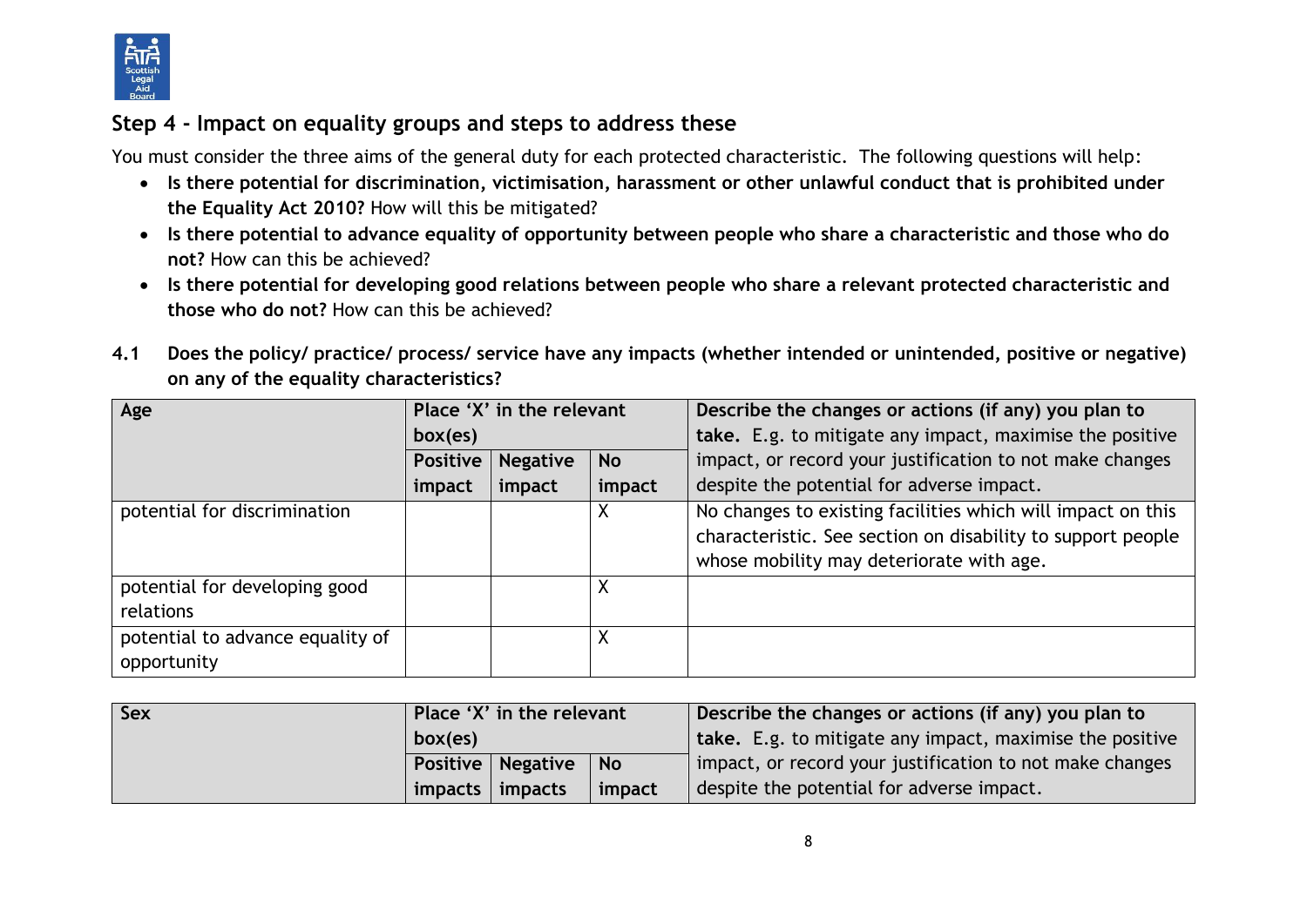

| potential for discrimination     |  |                                                           |
|----------------------------------|--|-----------------------------------------------------------|
| potential for developing good    |  |                                                           |
| relations                        |  |                                                           |
| potential to advance equality of |  | Shower cubicles will be floor to ceiling and have space   |
| opportunity                      |  | within them for individuals to get showered and changed   |
|                                  |  | in privacy.                                               |
|                                  |  | There are shared spaces for electrical items, mirrors and |
|                                  |  | such, which is deemed reasonable given the close          |
|                                  |  | proximity of the showers to single sex bathrooms for      |
|                                  |  | people to use if preferable.                              |

| <b>Disability</b>                               | Place 'X' in the relevant |                 |           | Describe the changes or actions (if any) you plan to                                                                                                                                                                           |
|-------------------------------------------------|---------------------------|-----------------|-----------|--------------------------------------------------------------------------------------------------------------------------------------------------------------------------------------------------------------------------------|
|                                                 | box(es)                   |                 |           | take. E.g. to mitigate any impact, maximise the                                                                                                                                                                                |
|                                                 | <b>Positive</b>           | <b>Negative</b> | <b>No</b> | positive impact, or record your justification to not make                                                                                                                                                                      |
|                                                 | impacts                   | impacts         | impact    | changes despite the potential for adverse impact.                                                                                                                                                                              |
| potential for discrimination                    |                           | х               |           | An accessible shower tray has been installed in the<br>single shower room and is accessible for wheelchair<br>users.                                                                                                           |
| potential for developing good                   |                           |                 | X         |                                                                                                                                                                                                                                |
| relations                                       |                           |                 |           |                                                                                                                                                                                                                                |
| potential to advance equality of<br>opportunity | χ                         |                 |           | Additional features have been installed to assist people<br>with limited mobility: pull down seats, pull cords for<br>emergencies, handrails in each of the showers and<br>lockers at different heights in the communal space. |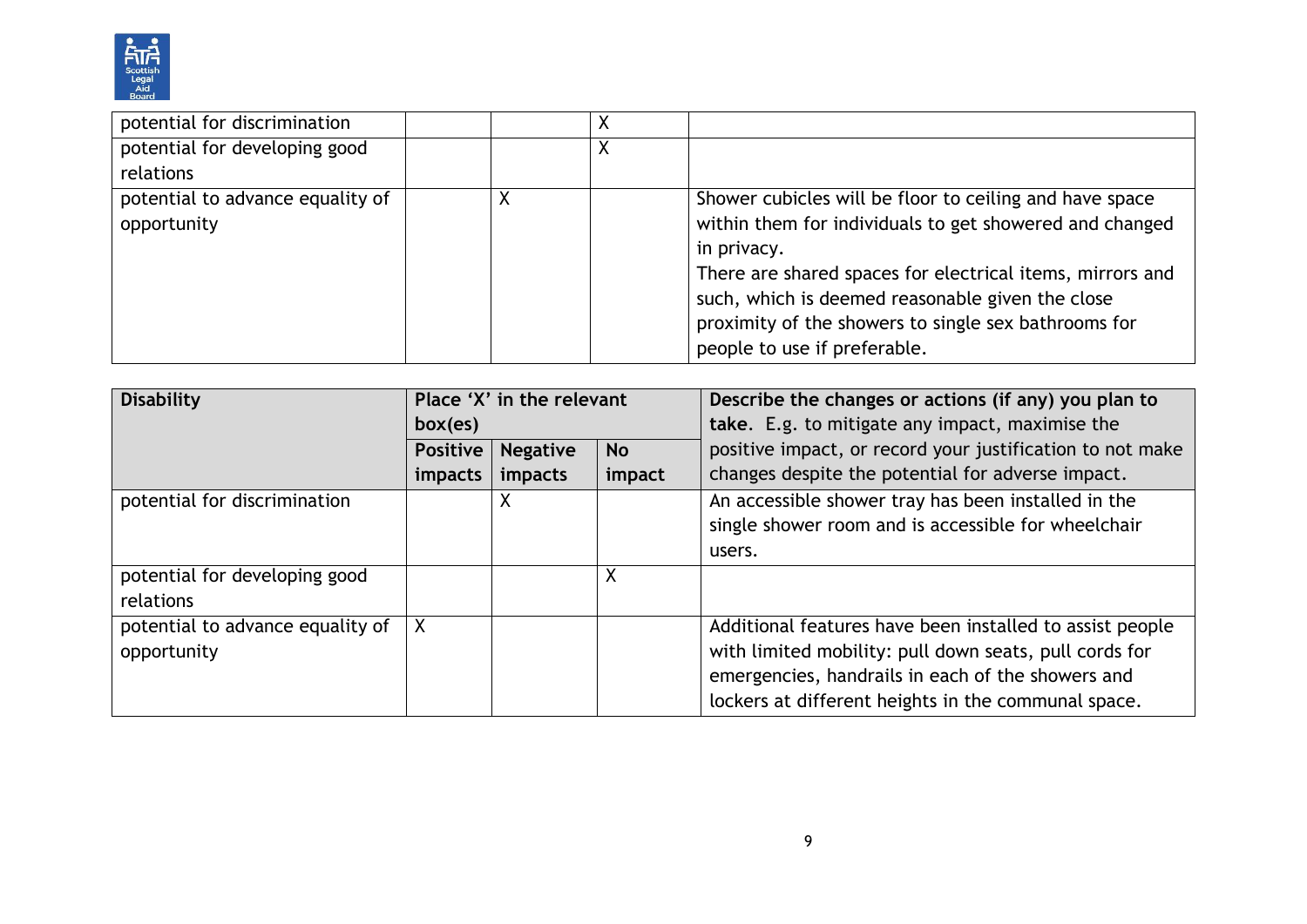

| <b>Gender Reassignment</b>       | Place 'X' in the relevant |                 |           | Describe the changes or actions (if any) you plan to      |
|----------------------------------|---------------------------|-----------------|-----------|-----------------------------------------------------------|
|                                  | box(es)                   |                 |           | take. E.g. to mitigate any impact, maximise the positive  |
|                                  |                           |                 |           | impact, or record your justification to not make changes  |
|                                  |                           |                 |           | despite the potential for adverse impact.                 |
|                                  | Positive                  | <b>Negative</b> | <b>No</b> |                                                           |
|                                  | impacts                   | impacts         | impact    |                                                           |
| potential for discrimination     |                           |                 |           |                                                           |
| potential for developing good    |                           |                 | Χ         |                                                           |
| relations                        |                           |                 |           |                                                           |
| potential to advance equality of |                           |                 |           | With the introduction of gender neutral facilities, we    |
| opportunity                      |                           |                 |           | believe this is a positive impact on this equality group. |

| Race                                            |                 | Place 'X' in the relevant |        | Describe the changes or actions (if any) you plan to                                                                                                                                                                                                                                                                                         |
|-------------------------------------------------|-----------------|---------------------------|--------|----------------------------------------------------------------------------------------------------------------------------------------------------------------------------------------------------------------------------------------------------------------------------------------------------------------------------------------------|
|                                                 | box(es)         |                           |        | take. E.g. to mitigate any impact, maximise the positive                                                                                                                                                                                                                                                                                     |
|                                                 | <b>Positive</b> | <b>Negative</b>           | No     | impact, or record your justification to not make changes                                                                                                                                                                                                                                                                                     |
|                                                 | impacts         | <i>impacts</i>            | impact | despite the potential for adverse impact.                                                                                                                                                                                                                                                                                                    |
| potential for discrimination                    | X               | X                         |        | Each shower cubicle is lockable and fully enclosed (floor<br>to ceiling to allow for private undressing and dressing).<br>This should help to mitigate any potential negative<br>impact of the facilities becoming gender neutral. We<br>consider this proportionate as there is no requirement<br>for workers to shower for their job role. |
| potential for developing good                   |                 |                           | X      |                                                                                                                                                                                                                                                                                                                                              |
| relations                                       |                 |                           |        |                                                                                                                                                                                                                                                                                                                                              |
| potential to advance equality of<br>opportunity |                 |                           | χ      |                                                                                                                                                                                                                                                                                                                                              |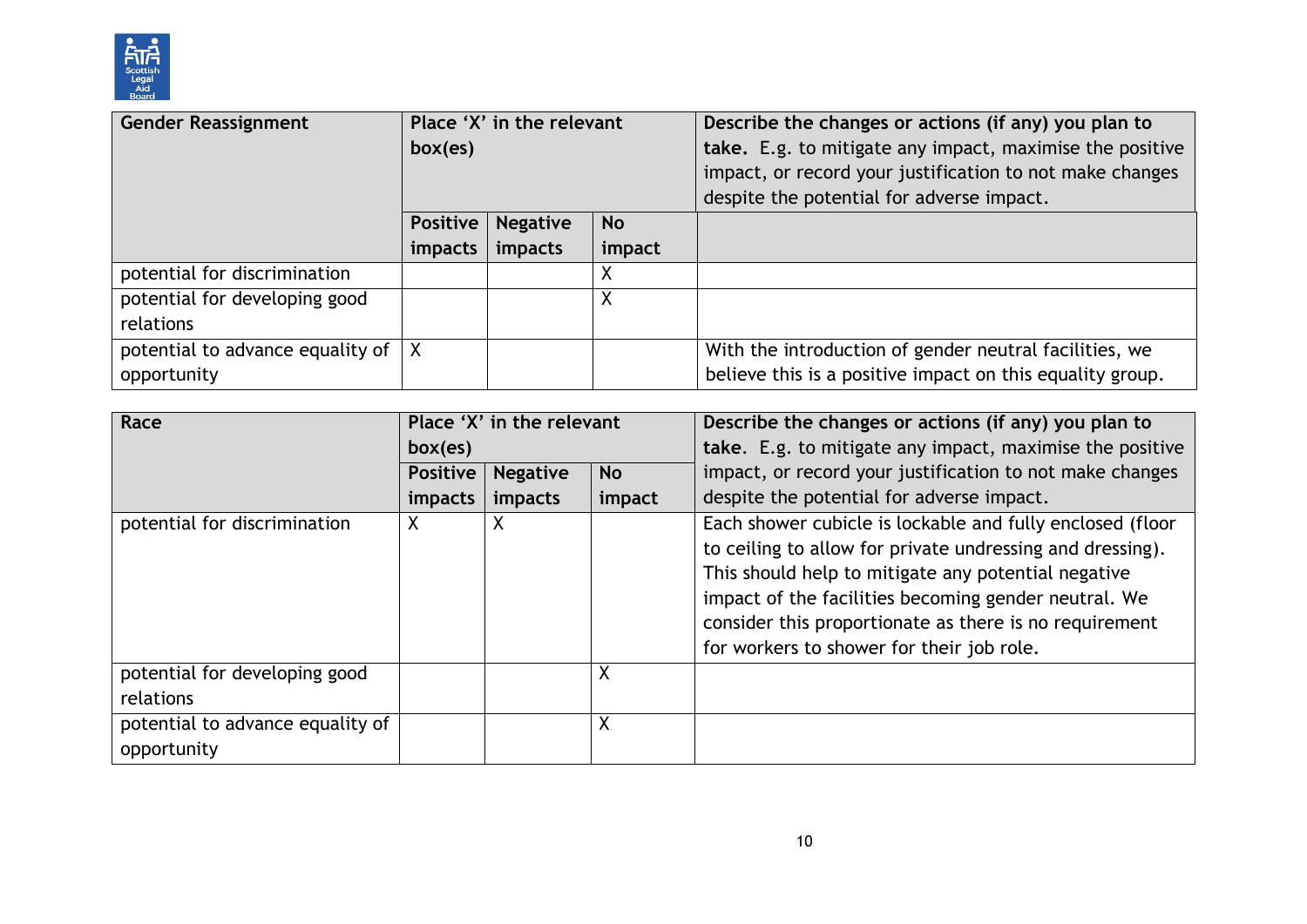

| <b>Religion or Belief</b>                       | Place 'X' in the relevant |                 |           | Describe the changes or actions (if any) you plan to                                                                                                                                                                                                                                                                                         |
|-------------------------------------------------|---------------------------|-----------------|-----------|----------------------------------------------------------------------------------------------------------------------------------------------------------------------------------------------------------------------------------------------------------------------------------------------------------------------------------------------|
|                                                 | box(es)                   |                 |           | take. E.g. to mitigate any impact, maximise the positive                                                                                                                                                                                                                                                                                     |
|                                                 | <b>Positive</b>           | <b>Negative</b> | <b>No</b> | impact, or record your justification to not make changes                                                                                                                                                                                                                                                                                     |
|                                                 | impacts                   | impacts         | impact    | despite the potential for adverse impact.                                                                                                                                                                                                                                                                                                    |
| potential for discrimination                    | X                         | X               |           | Each shower cubicle is lockable and fully enclosed (floor<br>to ceiling to allow for private undressing and dressing).<br>This should help to mitigate any potential negative<br>impact of the facilities becoming gender neutral. We<br>consider this proportionate as there is no requirement for<br>workers to shower for their job role. |
| potential for developing good<br>relations      |                           |                 | X         |                                                                                                                                                                                                                                                                                                                                              |
| potential to advance equality<br>of opportunity |                           |                 | X         |                                                                                                                                                                                                                                                                                                                                              |

| <b>Sexual Orientation</b>     | Place 'X' in the relevant                |         |        | Describe the changes or actions (if any) you plan to     |
|-------------------------------|------------------------------------------|---------|--------|----------------------------------------------------------|
|                               | box(es)                                  |         |        | take. E.g. to mitigate any impact, maximise the positive |
|                               | <b>Negative</b><br>Positive<br><b>No</b> |         |        | impact, or record your justification to not make changes |
|                               | impacts                                  | impacts | impact | despite the potential for adverse impact.                |
| potential for discrimination  |                                          |         |        |                                                          |
| potential for developing good |                                          |         |        |                                                          |
| relations                     |                                          |         |        |                                                          |
| potential to advance equality |                                          |         |        |                                                          |
| of opportunity                |                                          |         |        |                                                          |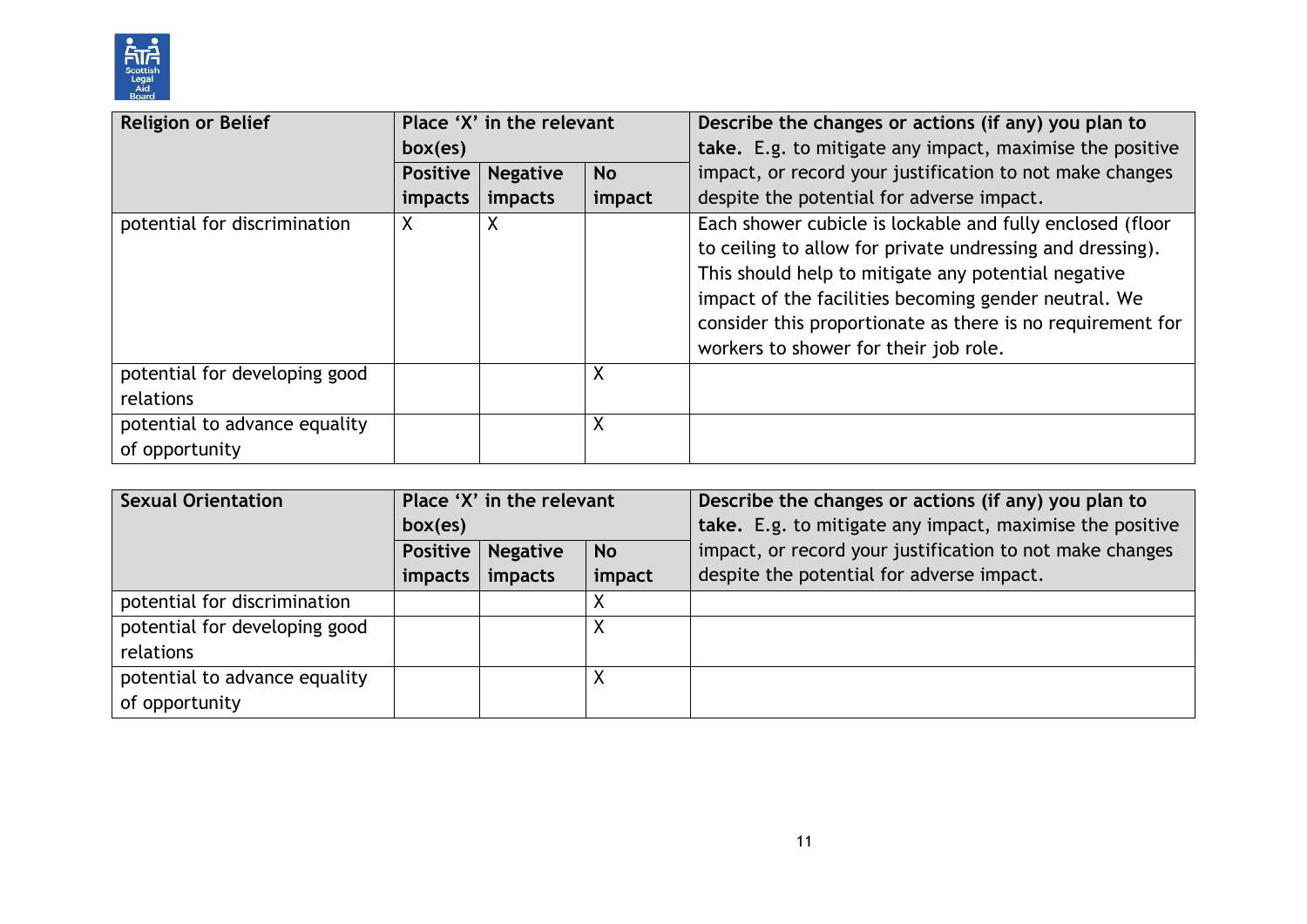

| <b>Pregnancy &amp; Maternity</b> | Place 'X' in the relevant |                              |   | Describe the changes or actions (if any) you plan to     |  |
|----------------------------------|---------------------------|------------------------------|---|----------------------------------------------------------|--|
|                                  | box(es)                   |                              |   | take. E.g. to mitigate any impact, maximise the positive |  |
|                                  | Positive                  | No impact<br><b>Negative</b> |   | impact, or record your justification to not make changes |  |
|                                  | impacts                   | impacts                      |   | despite the potential for adverse impact.                |  |
| potential for discrimination     |                           |                              |   |                                                          |  |
| potential for developing good    |                           |                              | v |                                                          |  |
| relations                        |                           |                              |   |                                                          |  |
| potential to advance equality    |                           |                              |   |                                                          |  |
| of opportunity                   |                           |                              |   |                                                          |  |

| Marriage & Civil Partnership  | Place 'X' in the relevant |                              |  | Describe the changes or actions (if any) you plan to     |  |
|-------------------------------|---------------------------|------------------------------|--|----------------------------------------------------------|--|
|                               | box(es)                   |                              |  | take. E.g. to mitigate any impact, maximise the positive |  |
|                               | Positive                  | No impact<br><b>Negative</b> |  | impact, or record your justification to not make changes |  |
|                               | impacts                   | impacts                      |  | despite the potential for adverse impact.                |  |
| potential for discrimination  |                           |                              |  |                                                          |  |
| potential for developing good |                           |                              |  |                                                          |  |
| relations                     |                           |                              |  |                                                          |  |
| potential to advance equality |                           |                              |  |                                                          |  |
| of opportunity                |                           |                              |  |                                                          |  |

| Care experienced young                     | Place 'X' in the relevant |                            |  | Describe the changes or actions (if any) you plan to                 |  |
|--------------------------------------------|---------------------------|----------------------------|--|----------------------------------------------------------------------|--|
| people                                     | box(es)                   |                            |  | take. E.g. to mitigate any impact, maximise the positive             |  |
|                                            |                           | <b>Positive   Negative</b> |  | No impact   impact, or record your justification to not make changes |  |
|                                            |                           | impacts   impacts          |  | despite the potential for adverse impact.                            |  |
| potential for discrimination               |                           |                            |  |                                                                      |  |
| potential for developing good<br>relations |                           |                            |  |                                                                      |  |
|                                            |                           |                            |  |                                                                      |  |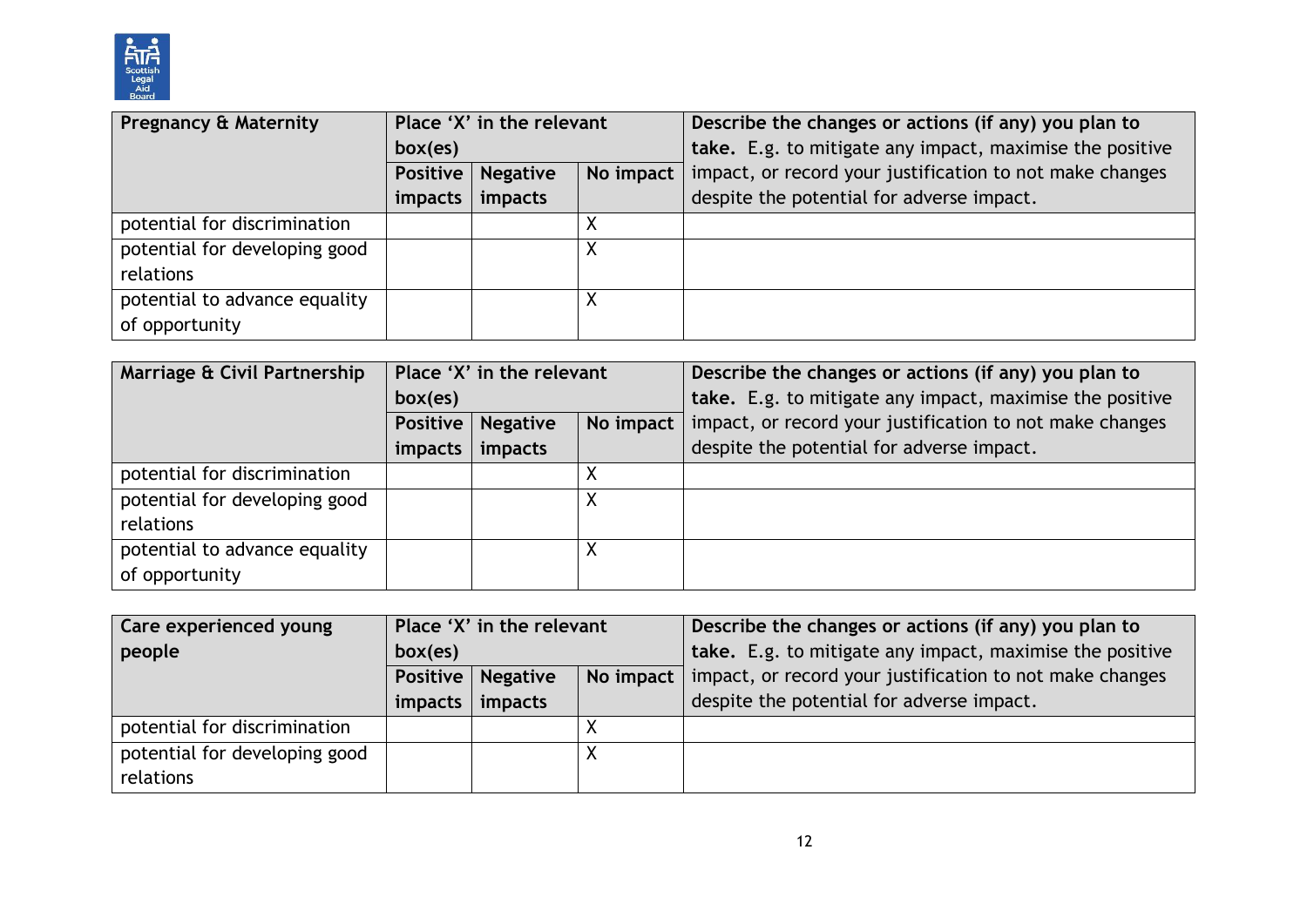

| not<br>equality<br>ance,<br>. Idl -<br>ີ |  |  |
|------------------------------------------|--|--|
| - OT<br>nnr<br>ΊГ<br>uunit "             |  |  |

**4.2 Describe how the assessment so far might affect other areas of this policy**/ practice/ process/ service **and/ or project timeline?** 

**4.3 Having considered the potential or actual impacts of your policy/practice/process/service on equality groups, you should now record the outcome of this assessment below**. Choose from one of the following (mark with an X or delete as appropriate):

| Please         | Implications for the policy/practice/process/service                                                                                                                                                                                                                                                    |
|----------------|---------------------------------------------------------------------------------------------------------------------------------------------------------------------------------------------------------------------------------------------------------------------------------------------------------|
| select         |                                                                                                                                                                                                                                                                                                         |
| (X)            |                                                                                                                                                                                                                                                                                                         |
| $\overline{X}$ | No major change                                                                                                                                                                                                                                                                                         |
|                | Your assessment demonstrates that the policy/practice/process/service is robust. The evidence shows no potential<br>for unlawful discrimination and that you have taken all opportunities to advance equality of opportunity and foster<br>good relations, subject to continuing monitoring and review. |
|                | Adjust the policy/practice/process/service                                                                                                                                                                                                                                                              |
|                | You need to take steps to remove any barriers, to better advance equality of to foster good relations. You have set                                                                                                                                                                                     |
|                | actions to address this and have clear ways of monitoring the impact of the policy/practice/process/service when                                                                                                                                                                                        |
|                | implemented.                                                                                                                                                                                                                                                                                            |
|                | Continue the policy/ practice/ process/ service with adverse impact                                                                                                                                                                                                                                     |
|                | The policy/ practice/ process/ service will continue despite the potential for adverse impact. You have justified this                                                                                                                                                                                  |
|                | with this assessment and shown how this decision is compatible with our obligations under the public sector equality                                                                                                                                                                                    |
|                | duty. When you believe any discrimination can be objectively justified you must record in this assessment what this is                                                                                                                                                                                  |
|                | and how the decision was reached.                                                                                                                                                                                                                                                                       |

N/A.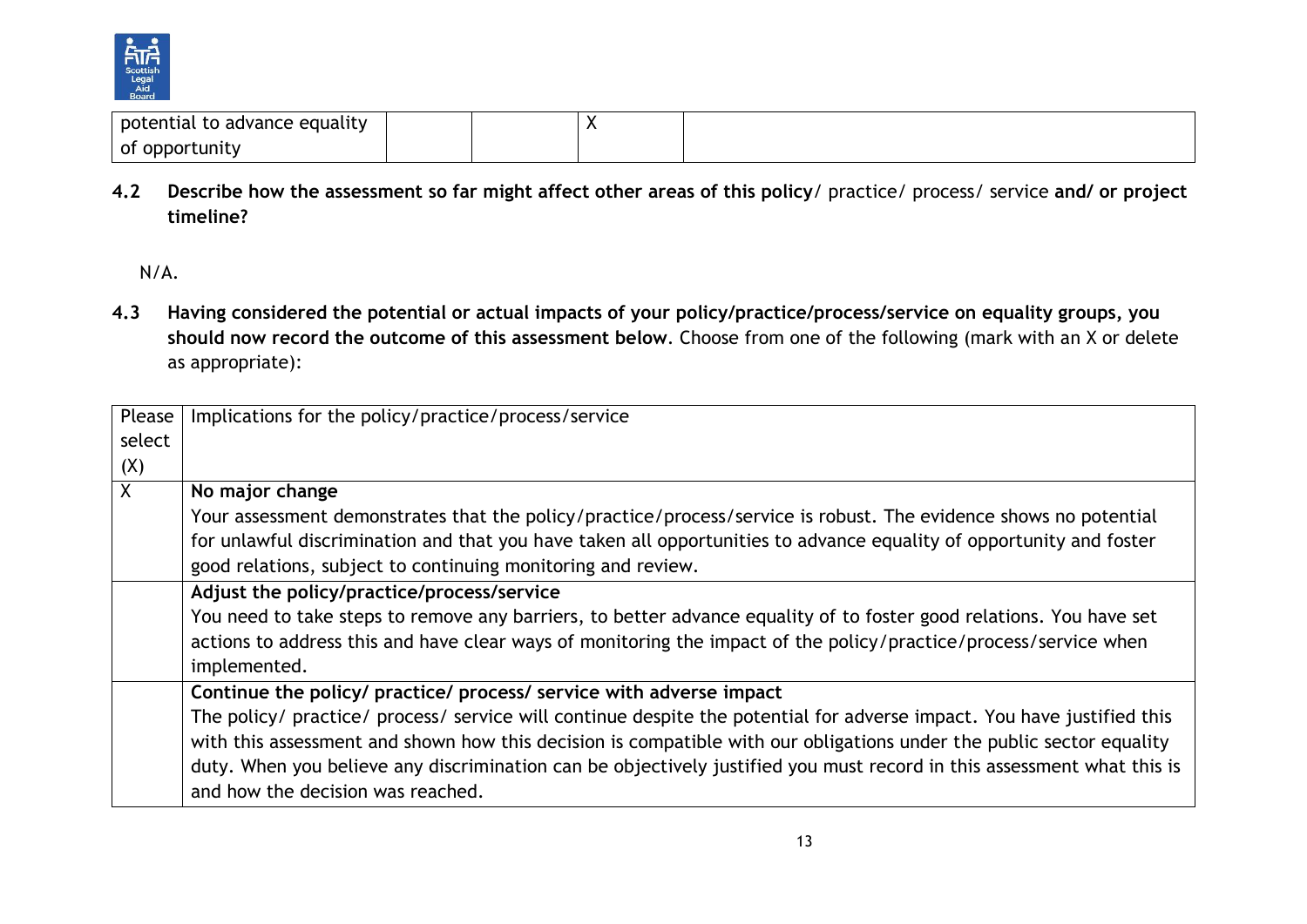

**Stop and remove the policy/practice/process/service** The policy/practice/process/service will not be implemented due to adverse effects that are not justified and cannot be mitigated.

# **Step 5 - Discuss and review the assessment with decision makers and governance structures**

You **must** discuss the findings of this assessment with senior decision makers during the lifetime of the project/review and before you finalise the assessment. Relevant groups include, but are not limited to, a Project Board, Executive Team or Board members. EqIA should be on every project board agenda therefore only note dates where key decisions have been made (e.g. draft EqIA sign off, discussion about consultation response).

### **5.1 Record details of the groups you report to about this policy/ practice/ process/ service and impact assessment.**  Include t**he date you presented progress** to each group and an **extract from the minutes** to reflect the discussion.

Email to architect 19 December 2018 to examine the possibility of making the old, disused shower room DDA compliant. Email acknowledged by the Director of Corporate Services and Accounts 20 December 2018.

Tender specification 4 March 2019 – states a walk in shower wet room option may be considered for the new shower area. Email from the Director of Corporate Services and Accounts/ET on 18 November 2019 asking for an EqIA to be carried out for the refurbishment of the showers.

Emailed to the Director of Corporate Services and Accounts for review – 30 March 2020.

Sign off of works done was January 2021 and final invoice paid 29 January 2021.

Discussed with Director of Corporate Services and Chief Executive at a meeting on 12 January 2022.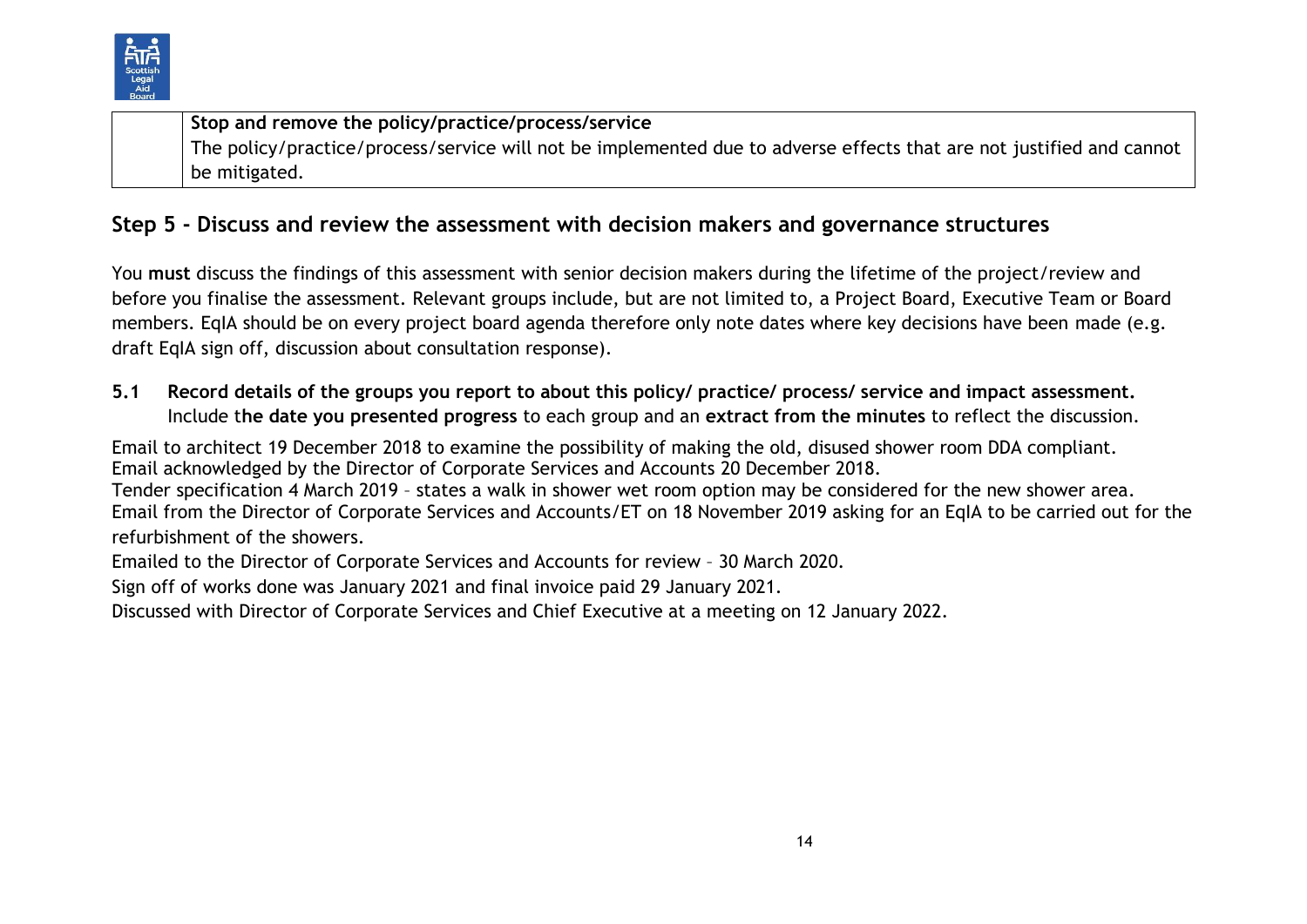

# **Step 6 – Post-implementation actions and monitoring impact**

There may be further actions or changes planned after the policy/practice/process/service is implemented and this assessment is signed off. It is important to continue to monitor the impact of your policy/practice/process/service on equality groups to ensure that your actual or likely impacts are those you recorded. This will also highlight any unforeseen impacts.

**6.1 Record any ongoing actions below.** This can be copied from the project action log or elsewhere in this assessment and should include timescales and person/team responsible. If there are no outstanding items please make this clear.

No further actions required.

- **6.2 Note here how you intend to monitor the impact of this policy/ practice/ process/ service on equality groups**. In the table below you should:
	- list the relevant measures
	- Identify who or which team is responsible for implementing or monitoring any changes
	- Where the measure will be reported to ensure any issues can be acted on as appropriate.

| Measure                                            | Lead department/ individual | Reporting (where/ frequency) |
|----------------------------------------------------|-----------------------------|------------------------------|
| Shower usage and any issues reported to Facilities | <b>Facilities</b>           | <b>H&amp;S Committee</b>     |
| by employees and tenants.                          |                             |                              |

**6.3 EqIA review date.** This EqIA should be reviewed as part of the wider post-implementation review of the policy/practice/process/service. The date should not exceed 3 years from the policy/practice/process/service implementation date.

# **05/12/2024**